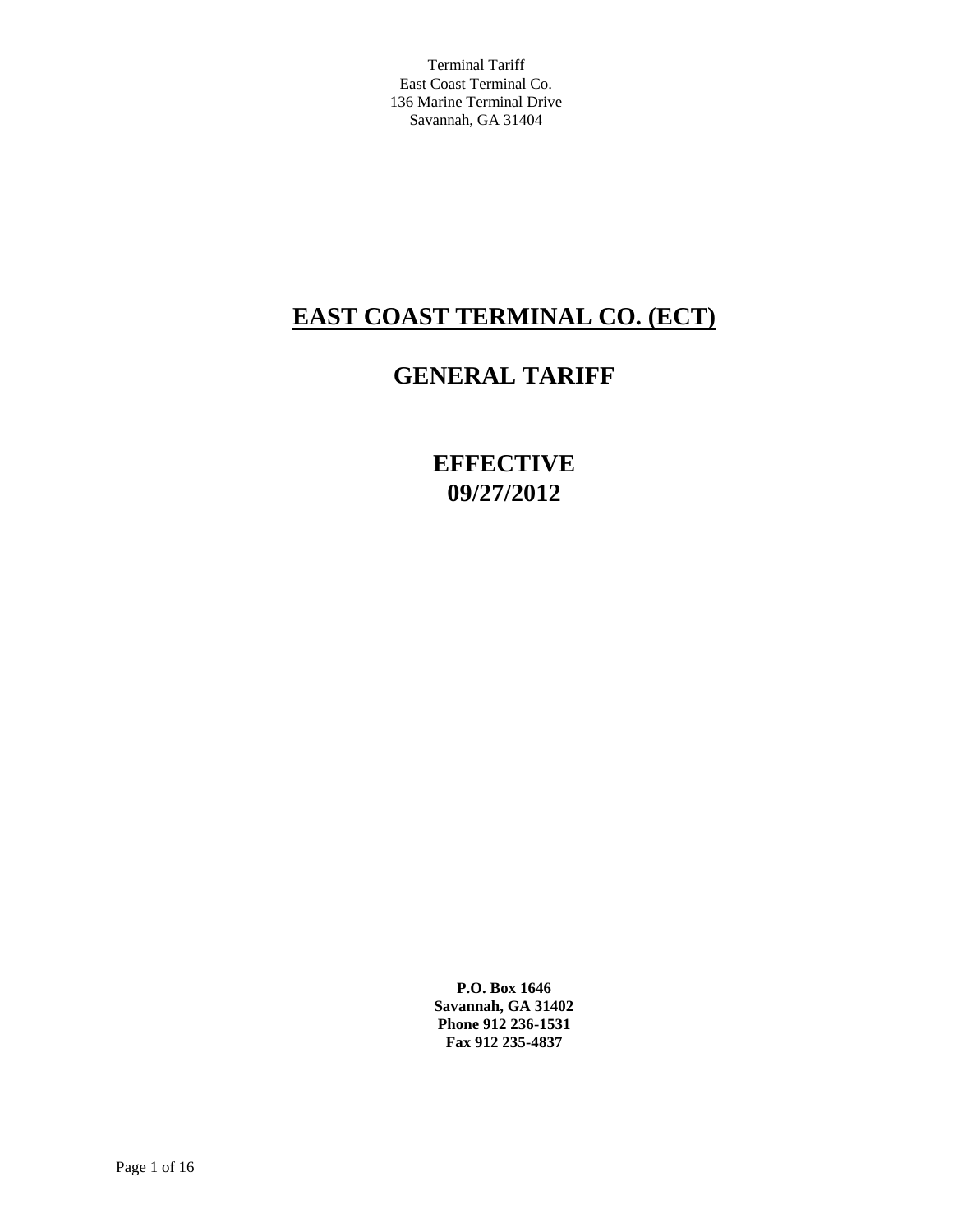## TABLE OF CONTENTS

## **Section 1 Definitions**

## **Section 2 General Terms and Conditions**

A. Rules and Regulations

44-100. Port Authority 44-105. Consent 44-110. Contractual Obligations 44-115. Payment of Charges 44-120. Damages 44-125. Disclaimer 44-130. Interpretation 44-135. Hold Harmless Clause 44-140. Dumping into Waters 44-145. Air Pollution 44-150. Fire Fighting Equipment 44-155. Site Safety 44-160."Hot Work" 44-165. Garbage, Medical and Hazardous Waste 44-170. Fire Signaling 44-175. Draft 44-180. Security 44.183. Insurance Requirements 44-185. Shipping Agents 44-190. Vessel Size 44-195. Ability to Load / Discharge Cargo 44-200. Vessel Trimming 44-205. Demurrage and Despatch 44-210. Removal of Vessels 44-215. Vessel Duty Officer 44-220. Force Majeure

## B. Charges Applicable to Vessels

| 44-300. | Dockage                            |
|---------|------------------------------------|
| 44-305. | Potable Water                      |
| 44-310. | Wharfage                           |
| 44-315. | Vessel Seizure / Arrest            |
| 44-320. | Line Handling charges              |
| 44.325. | <b>Terminal Security Surcharge</b> |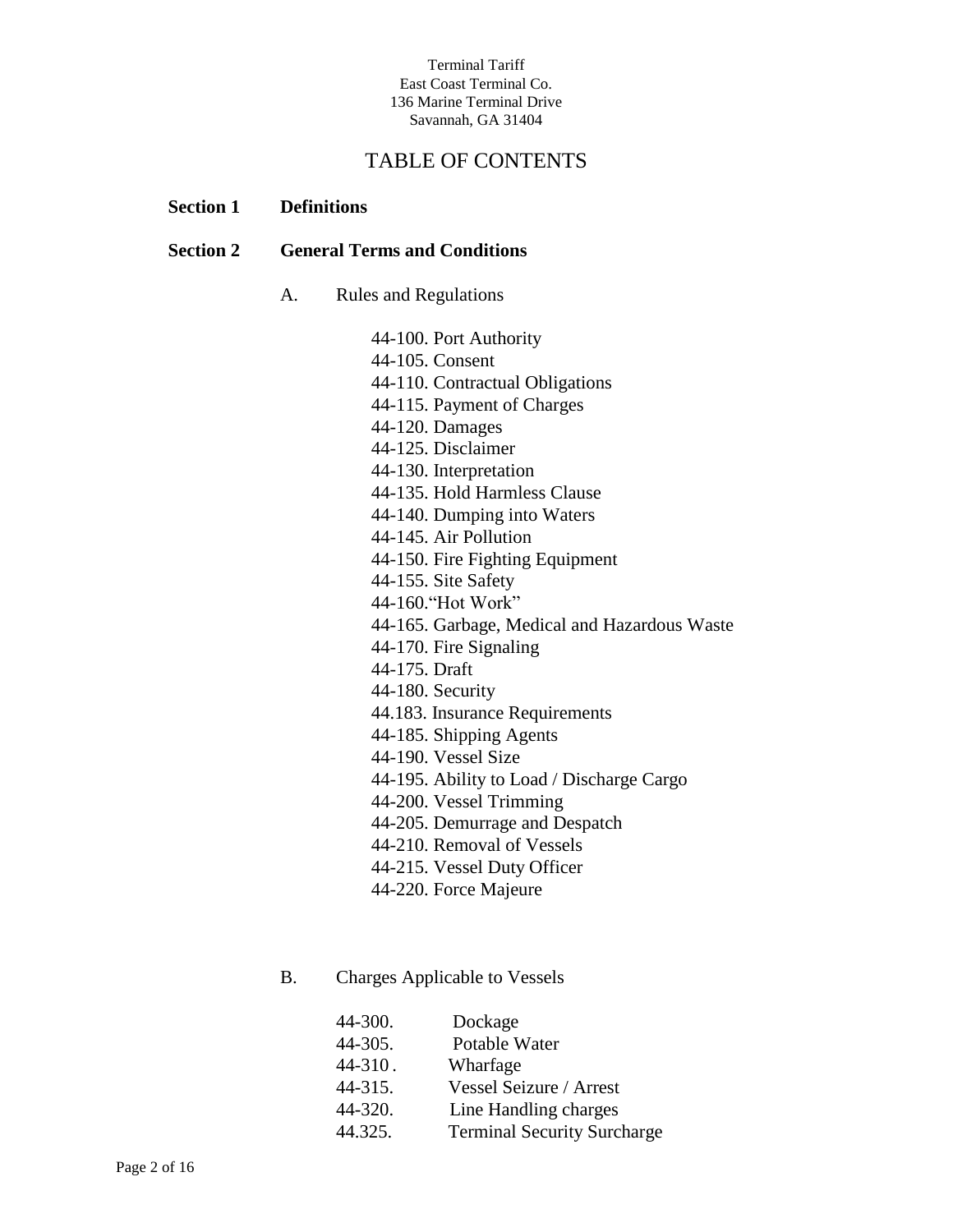## **Section 1 - Definitions**

"Berth": that section of the wharf, including mooring facilities used by a vessel while docked.

"Cargo": any dry bulk or liquid bulk material tendered to ECT for which ECT provides material handling services, such as, but not limited to, unloading, transferring, blending, storing, and loading.

"Day": a 24-hour period.

"Dockage": the daily charge assessed against a vessel for use of mooring facilities, docks, and piers or for mooring to a vessel so berthed. Berth application operates on a First Come - First Serve basis.

"Gross Registered Tonnage (GRT)": the gross tonnage of a vessel as shown on the International Tonnage Certificate. However, ECT reserves the right to measure any vessel where it deems necessary and use such measurement as the basis by which various charges are determined.

"Laycan": refers to the earliest date on which laytime can commence and the latest date after which the terminal may refuse to accept the vessel for which the laycan was allocated.

"Nomination": the submission of vessels, associated particulars, estimated time of arrival, laycan window, and cargo specifications for acceptance by ECT for loading. ECT retains right to deny berthing for any reason.

"ECT": East Coast Terminal Co., a Georgia corporation, as well as its affiliated companies.

"Tariff": this General Tariff for East Coast Terminal Co.

"Terminal": the East Coast Terminal Company marine terminal, located at 136 Marine Terminal Drive, Savannah, GA 31404

"Times": all times are expressed on the basis of the twenty-four clock and preclude the use of a.m. and p.m.

"Ton": the standard measure of 2,000 pounds unless otherwise states.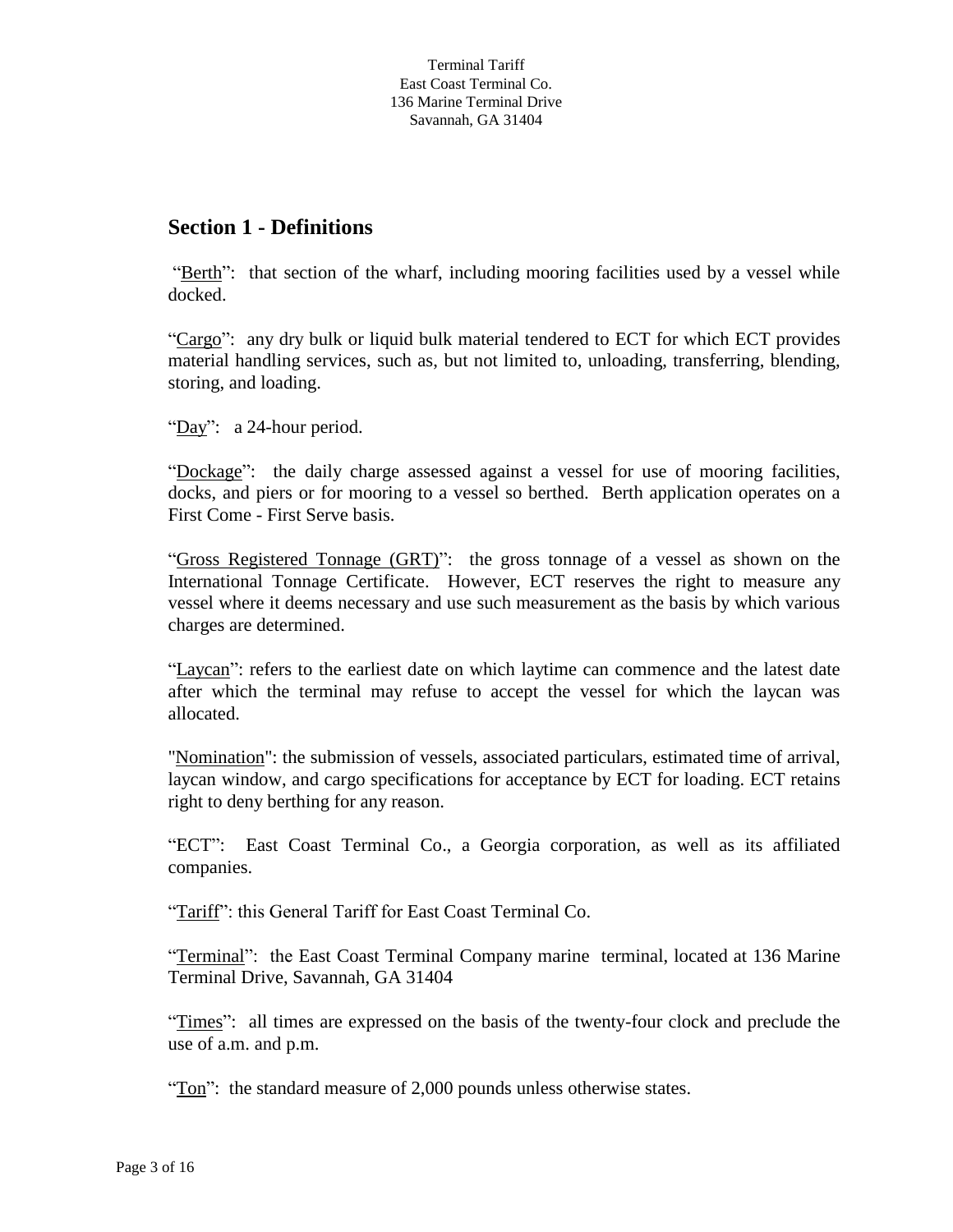"Vessel": any ship, tug, towboat, barge or other watercraft, self-propelled or non selfpropelled.

"Wharfage": a charge assessed against the cargo on all cargo transferred aboard or offloaded from any vessel berthed at either Docks 2, 3 or 4. The term "WHARFAGE" as used in this tariff, means the use of the wharves in the receipt from or delivery to ships, barges or other water craft while lying alongside the terminal at ECT, including traffic received from or delivered to barges, lighters, or other water craft lying alongside of such vessels or taken from or delivered to the water. No charge will be made for wharfage on ship's supplies, other than on bunker fuel handled over or pumped over or under wharves. Wharfage is solely the charge for any other service, and will be assessed against the vessel's local agent, the vessel and her owner.

"Storage"' The term storage as used in this tariff means the actual physical keeping of freight or cargo in or upon designated areas of the wharves and transit sheds, owned or operated by ECT

## **Section 2 - General Terms and Conditions**

The following General Terms and Conditions of this Tariff shall apply to all customers of ECT, such as but not limited to vessels, agents, railroads, and shippers of Cargoes that call at the Terminal for material handling services.

## **A. Rules and Regulations**

## 44-100. Port Authority

The specific rules and regulations for Docks 2, 3 and 4 are established by ECT.

## 44-105. Consent

The use of the Terminal's Dock 2, 3 and 4 port facility shall constitute a consent to the terms and conditions of this Tariff and all amendments or re-issues, and further evidences an agreement on the part of all vessels, their owners or agents/operators to pay all charges and to be governed by all rules and regulations contained in this circular in addition to applicable rules and regulations issued by governing federal, state, county or city agencies.

## 44-110. Contractual Obligations

If, from time to time, ECT enters into contractual relationships with other third parties, the terms and conditions contained within this Tariff shall be subordinate to any specific term or condition contained in that particular contract. When a conflict arises between a contractual term or condition and this Tariff, the contractual term or condition shall take precedence.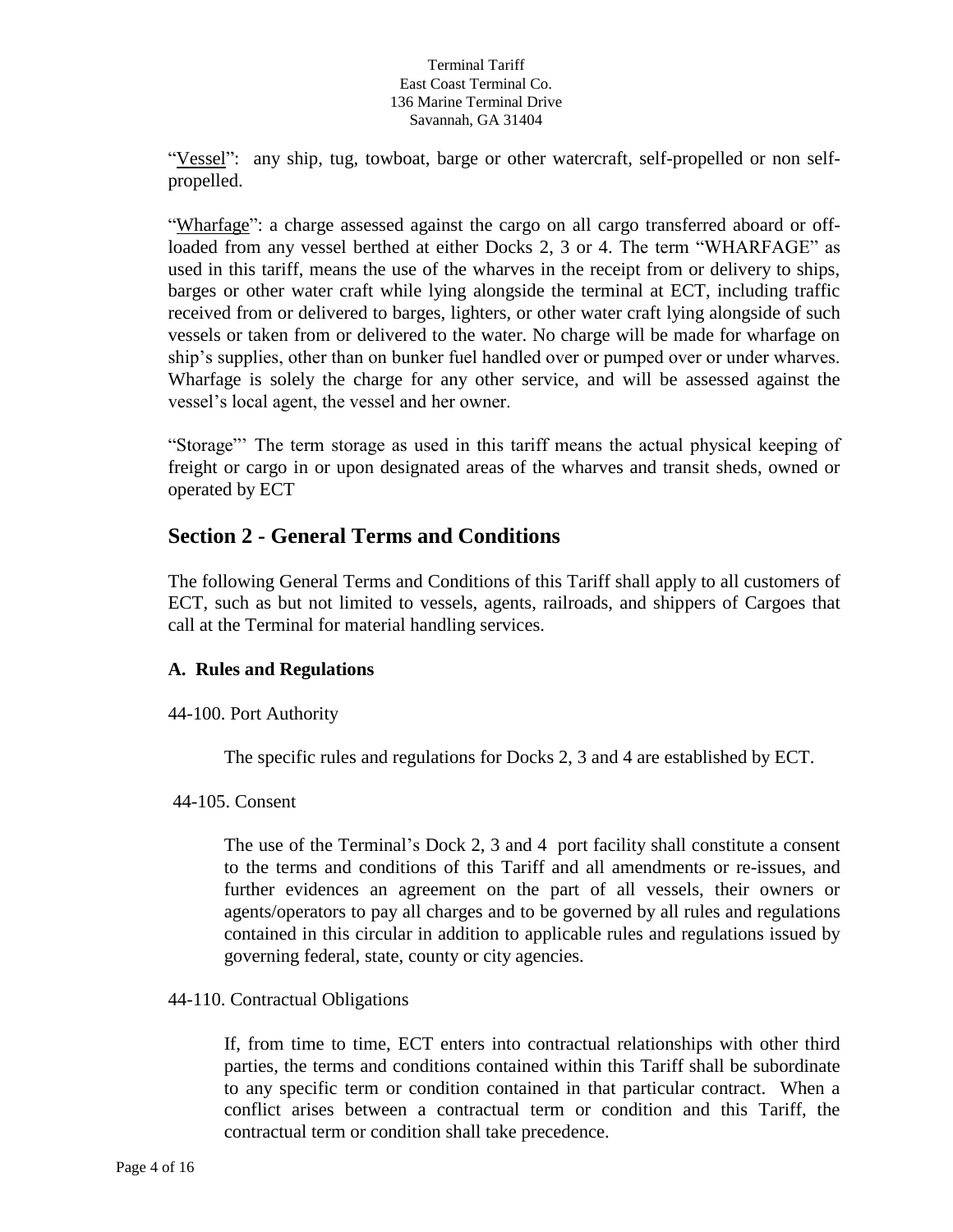#### 44-115. Payment of Charges

All bills rendered by ECT are due upon receipt. Any invoice issued by ECT, which is not paid within the credit terms specified, shall be considered delinquent with interest on the unpaid balance of 1.5% per month or the maximum rate permitted by law. Such delinquent charges shall accrue from the first day of delinquency to receipt of payment or credit by ECT. Apart from its right to be fully indemnified to include attorney's fees and expenses, should ECT itself bring suit to collect any monies due to enforce any provisions or remedy any default under its rules and regulations, ECT shall be entitled to recover from the party against whom suit is brought, in addition to its remedies at law and equity, its court costs, reasonable attorney's fees and expenses.

ECT reserves the right to estimate and collect in advance all charges which may accrue against agents or against cargo loaded or discharged by such vessels or other users of the facilities of ECT, whose credit has not been properly established with ECT or who have habitually been on the delinquent list. Use of the facilities may be denied until such advance payment of deposits are made. ECT reserves the right to apply payment received against the oldest bills rendered against common carriers, vessels, their owners and /or agents or other of the facilities.

#### 44-120. Damages

The Master of each vessel using the Terminal is solely responsible at all times for the safety, security, correct navigation, mooring and handling of that vessel. Additionally, the Master is responsible for the safe and efficient management of the vessel and her cargo during cargo handling operations while alongside the Terminal berth. The owners, agents and/or operators of any vessel which causes loss, damage or injury to any ECT property, personnel or contractors shall fully indemnify ECT for the extent of such loss, damage or injury whether or not such damage is caused by customers of ECT, their agents or representatives participating with such customers, their agents or representatives in their use or occupancy. Such damage will result in replacement or repair as appropriate, at ECT's sole discretion, and the full cost without depreciation thereof will be billed against the vessel, owners, agents and/or operators including attorney's fees and other legal costs.

Terminal shall not be responsible for injury to or loss of any cargo being loaded or unloaded at the facilities, nor for injury to or loss of cargo on or in its facilities by fire, leakage or discharge of waters from fire protection sprinkler system; collapse of buildings, sheds, platforms, wharves, subsidence of floors or rats, mice, moths, weevils, or other animals or insects; frost or the elements; nor shall ECT be liable for any delay, loss or damage arising from combination of strikes, tumults,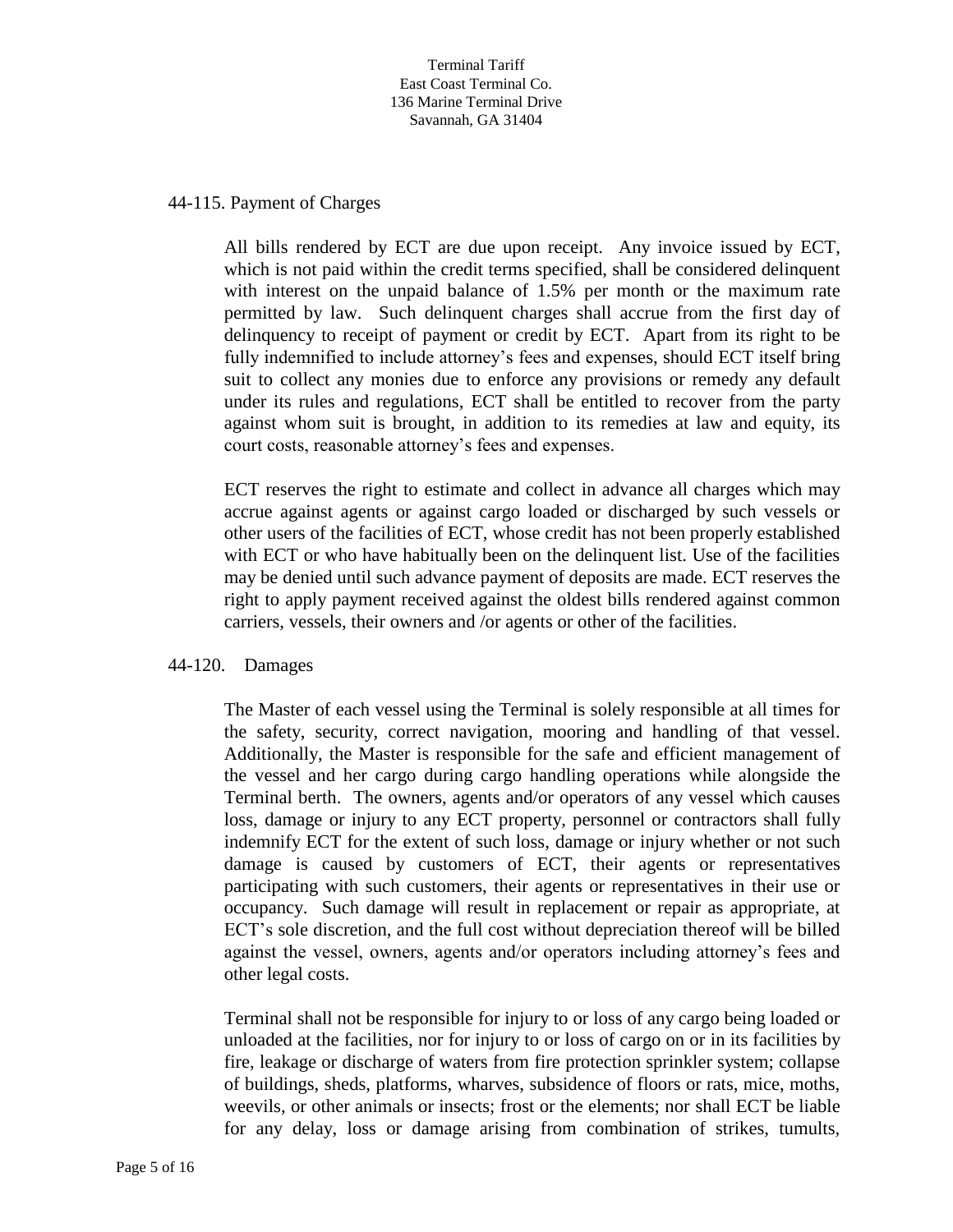insurrections or acts of God, nor from any the consequences of these contingencies.

## 44-125. Disclaimer

ECT shall not be responsible or liable for any expense, damage, delay, detention, or loss of despatch time incurred by any shipper, vessel, vessel owner, charterer, or any other party for any cause other than when such cause is the sole fault of ECT.

## 44-130. Interpretation

ECT reserves to itself the right to interpret and apply the Tariff in its sole discretion.

## 44-135. Hold Harmless Clause

TO THE FULL EXTENT PERMITTED BY LAW, EACH VESSEL, OWNER, AGENT, OPERATOR OR OTHER USER OF THE TERMINAL ("USER") , ON BEHALF OF ITSELF, ITS AFFILIATES, AND ITS AND THEIR RESPECTIVE AGENTS, REPRESENTATIVES, SUCCESSORS AND ASSIGNS, HEREBY INDEMNIFIES, DEFENDS AND HOLDS HARMLESS ECT, ITS AFFILIATES AND ITS AND THEIR RESPECTIVE DIRECTORS, OFFICERS, MEMBERS, EMPLOYEES, AGENTS AND REPRESENTATIVES (COLLECTIVELY, THE "INDEMNIFIED PARTIES") FROM AND AGAINST ANY AND ALL LOSS, DAMAGE, LIABILITY, CLAIM, DEMAND, ACTION, JUDGMENT, EXECUTION, COST OR EXPENSE OF ANY KIND AND NATURE, INCLUDING BUT NOT LIMITED TO DEATH, BODILY HARM OR INJURY TO PERSONS OR DAMAGE TO OR LOSS OF PROPERTY ARISING FROM OR IN CONNECTION WITH THE USER'S USE OF THE TERMINAL AND USER'S OPERATIONS THEREIN AND ADJACENT THERETO. THE COSTS AND EXPENSES NOTED ABOVE SHALL INCLUDE, BUT NOT BE LIMITED TO, REASONABLE ATTORNEY'S FEES AND COURT COSTS.

44-140. Dumping into Waters

The dumping or overflow of oil, oily wastes, grease, trash, plastics, garbage or other objectionable matter into the waters at East Coast Terminal Company facility is prohibited by federal, state and city laws and ordinances. Those responsible for such illegal dumping shall be responsible for payment of the cost of removing such objectionable matter and any fines, penalties, or other costs resulting from the dumping. All U.S. Coast Guard regulations pertaining to waste reception facilities must be observed.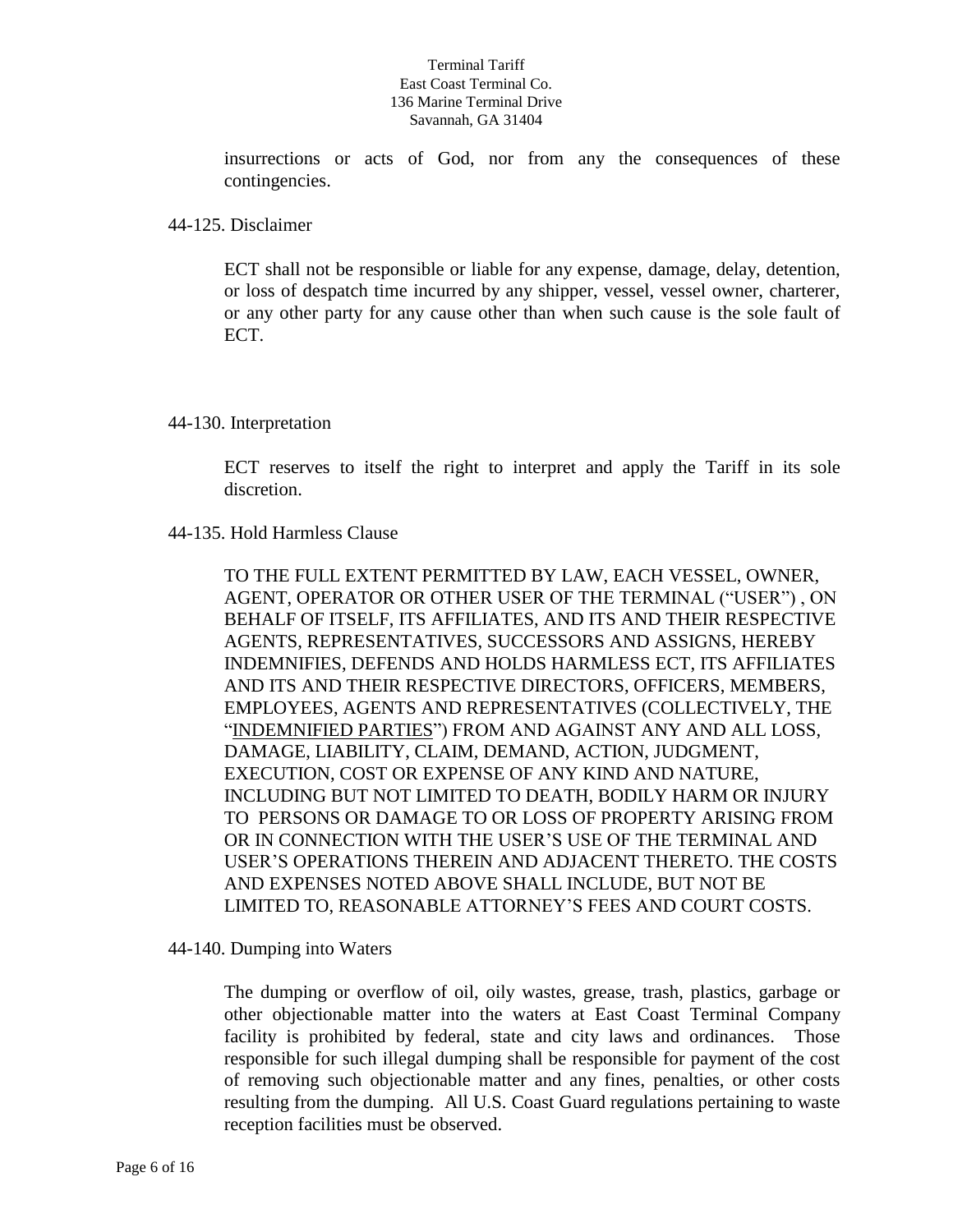44-145. Air Pollution

The blowing of tubes or any other pollution by vessels calling upon the ECT Marine Terminal waters is prohibited.

## 44-150. Fire Fighting Equipment

No person shall obstruct or interfere with the free and easy access to, or remove, or in any manner disturb any fire extinguisher, hose, hydrant or any other fire fighting apparatus installed upon or near the dock.

44-155. Site Safety

The speed limit for all motor vehicles on Terminal property is 15 M.P.H. Flagrant or persistent violators will be restricted from Terminal property.

All personnel working along the waterfront catwalks must wear an approved personal flotation device.

All personnel in the Terminal operational areas must wear a reflective safety vest, safety hard hat, and hard-toe capped safety shoes.

## 44-160. "Hot Work"

Hot work on any vessel is not permitted except in case of emergency, and, with the approval of ECT and the Coast Guard. Hot Work on ECT's facilities in the waterfront area will be permitted providing cargo is not being transferred at another ECT dock or a neighboring dock and with the approval of the ECT and the Coast Guard. Any hot work on ECT facilities requires a written permit which can be obtained from ECT Security.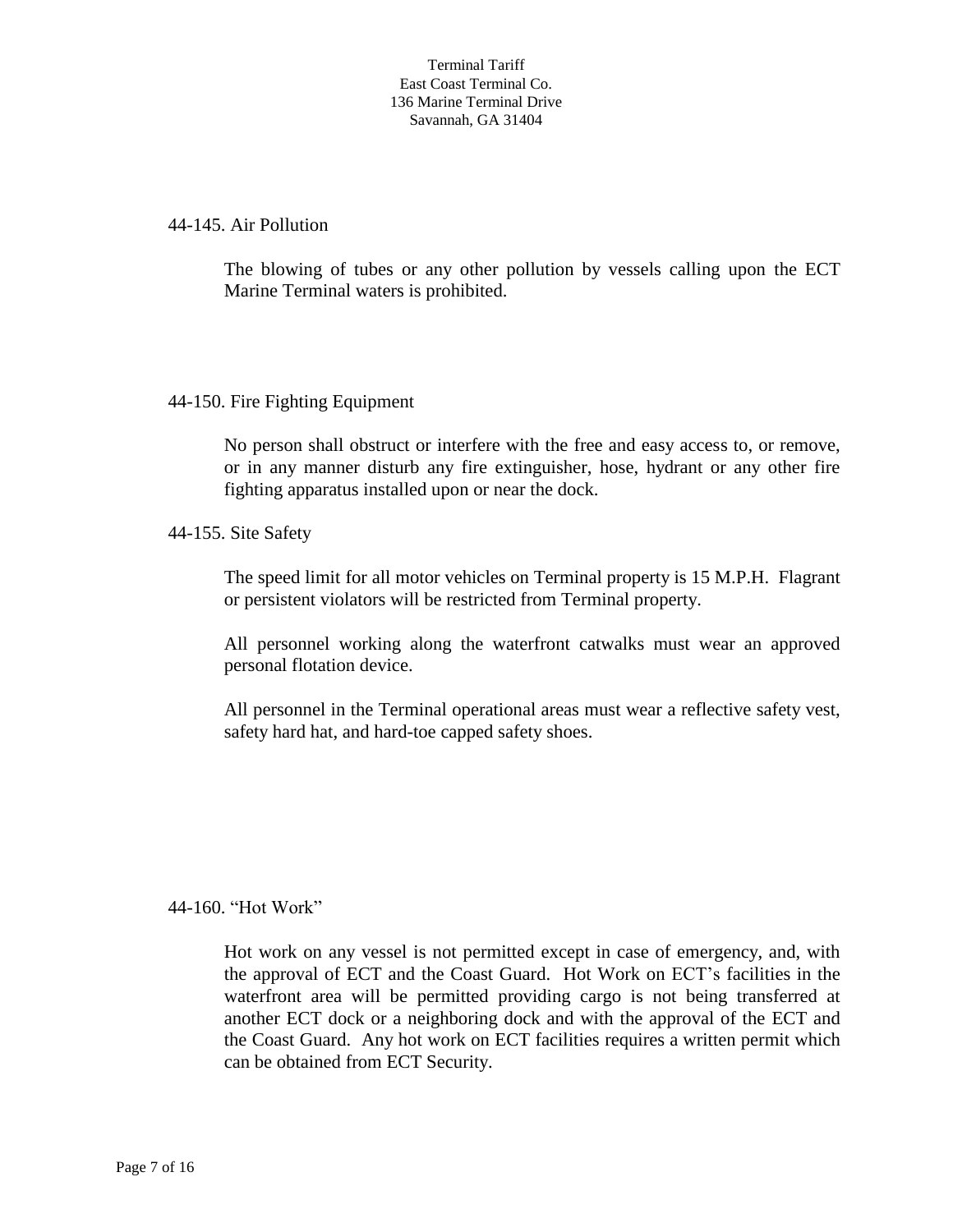44-165. Garbage, Medical and Hazardous Waste

All vessels mooring at the Terminal shall comply with all applicable United States Public Health Service regulations. Agents or owners of vessels requiring garbage, medical or hazardous waste pickup will be responsible for such action. APHIS garbage as defined in Annex V of MARPOL 73/78 is now regulated by the Department of Agriculture and a U.S. Coast Guard Port Certificate of Adequacy. A contractor, duly licensed, and approved for disposal of APHIS garbage, will be selected through the vessel's agent, who will make arrangements for this service while berthing in the port.

Under the provisions of Annex I of the International Convention for the Prevention of Pollution (MARPOL 73/78) and the United States Coast Guard implementing regulations (33 CFR 158), all terminals and ports which receive oceangoing vessels of 400 gross tons or more must make provisions for adequate oily waste reception facilities.

The following firms are certified to contract its services for the receipt of oily waste at the ECT port and marine terminal facility, and are subject to applicable regulations for the transfer of oil (33 CFR 154-156):

## **Moran Environmental Recovery**

2600 Seaboard Coastline Drive Savannah, GA 31415 912 232-3224

Under the provisions of Annex V of MARPOL 73/78, terminals and ports must ensure the availability of facilities to receive ships generated garbage. Garbage is defined as "all kinds of victual, domestic, and operational waste, excluding fresh fish and parts thereof, generated during the normal operation of the ship and liable to be disposed of continuously or periodically.

The following firm is certified to contract its services for the receipt of vessel generated garbage, and is subject to the applicable regulations for the collection and disposal of such wastes (33 CFR 1515, 155 & 158):

International Waste Control 10418 New Berlin Road Unit 218-220 Jacksonville, FL 32226-4215 (904) 696-9694, (800) 554-7041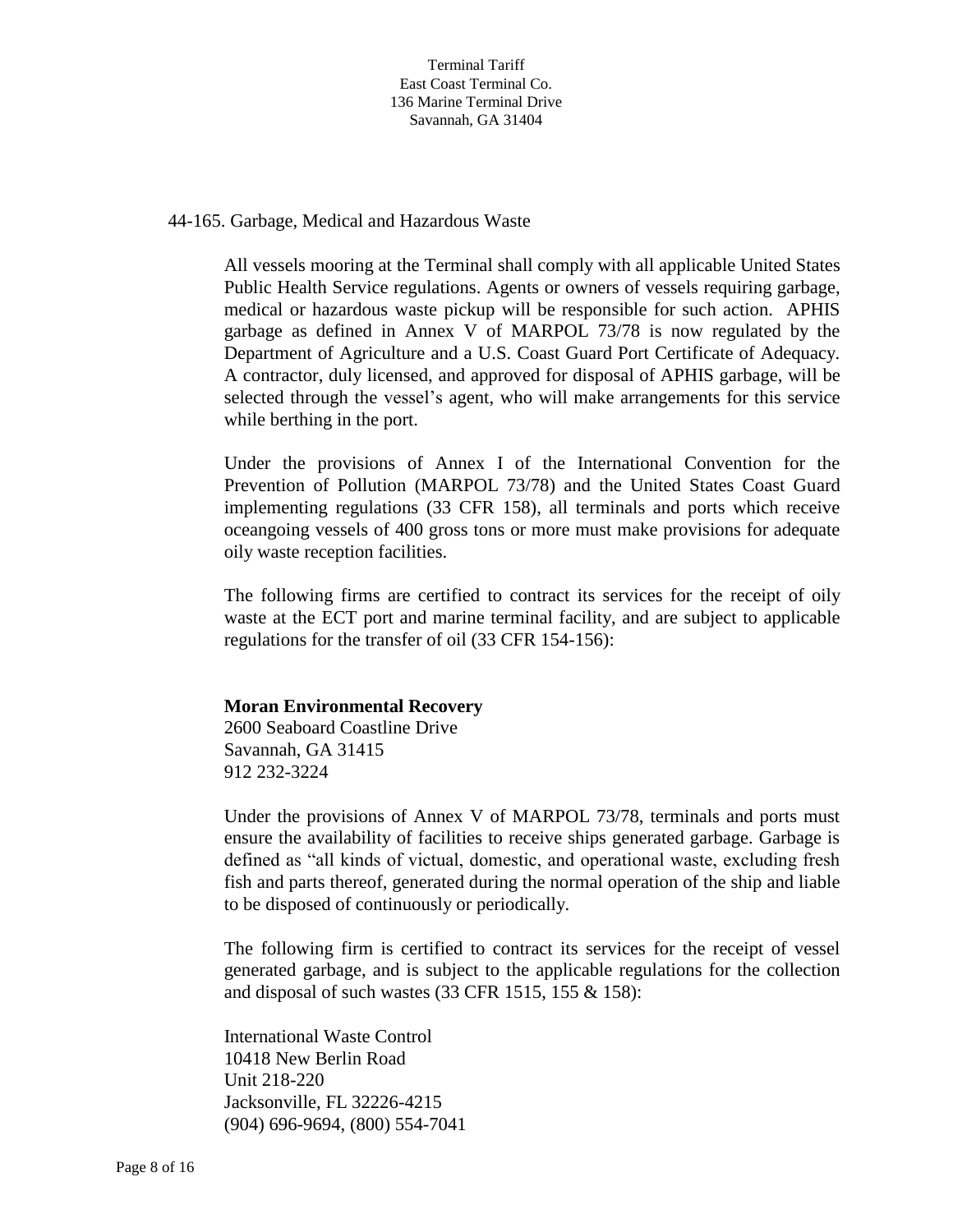## 44-170. Fire Signaling

In the event of fire occurring on board a vessel, such vessel shall sound five prolonged blasts of the whistle or siren, durations of 4 to 6 seconds each, as an alarm. Such signals shall be repeated at intervals to attract attention, and is not a substitute for but shall be used in addition to other means of reporting a fire.

## 44-175. Draft

Due to the vagaries of weather and tides, ECT makes no guarantees regarding water depth alongside the berth. The Terminal does not incur liability to vessels, vessel owners, charterers, or cargo owners for any damage resulting from grounding while a vessel is berthed at any of the docks for which these Rules apply.

## 44-180. Security

The entire East Coast Terminal port facility is a restricted area. Any vessel crew member requesting access through the facility must notify ECT Security as stated in the completed Declaration of Security (DOS) prior to disembarking and be escorted by a TWIC credentialed individual.

Crew members must present a valid shore leave pass and laminated photo ID to depart and gain access back onto the ECT facility. If a vessel crew member exits the vessel without permission from ECT Security, such action will be considered a Breach of Security and the crew member will be removed from the Terminal to the vessel and not allowed to exit the vessel again during the vessel's stay and ECT shall place at vessel owners and agents expense a gangway security guard to ensure compliance.

Entry Point to Terminal– Unless otherwise noted by the ECT Stevedore Shift Supervisor, the entry point to the Terminal will be at the exit of the gangway where it meets the dock. Vessel personnel may be directed to the Terminal Dock Office where they will be escorted off the Terminal property by ECT Security or approved transportation agency.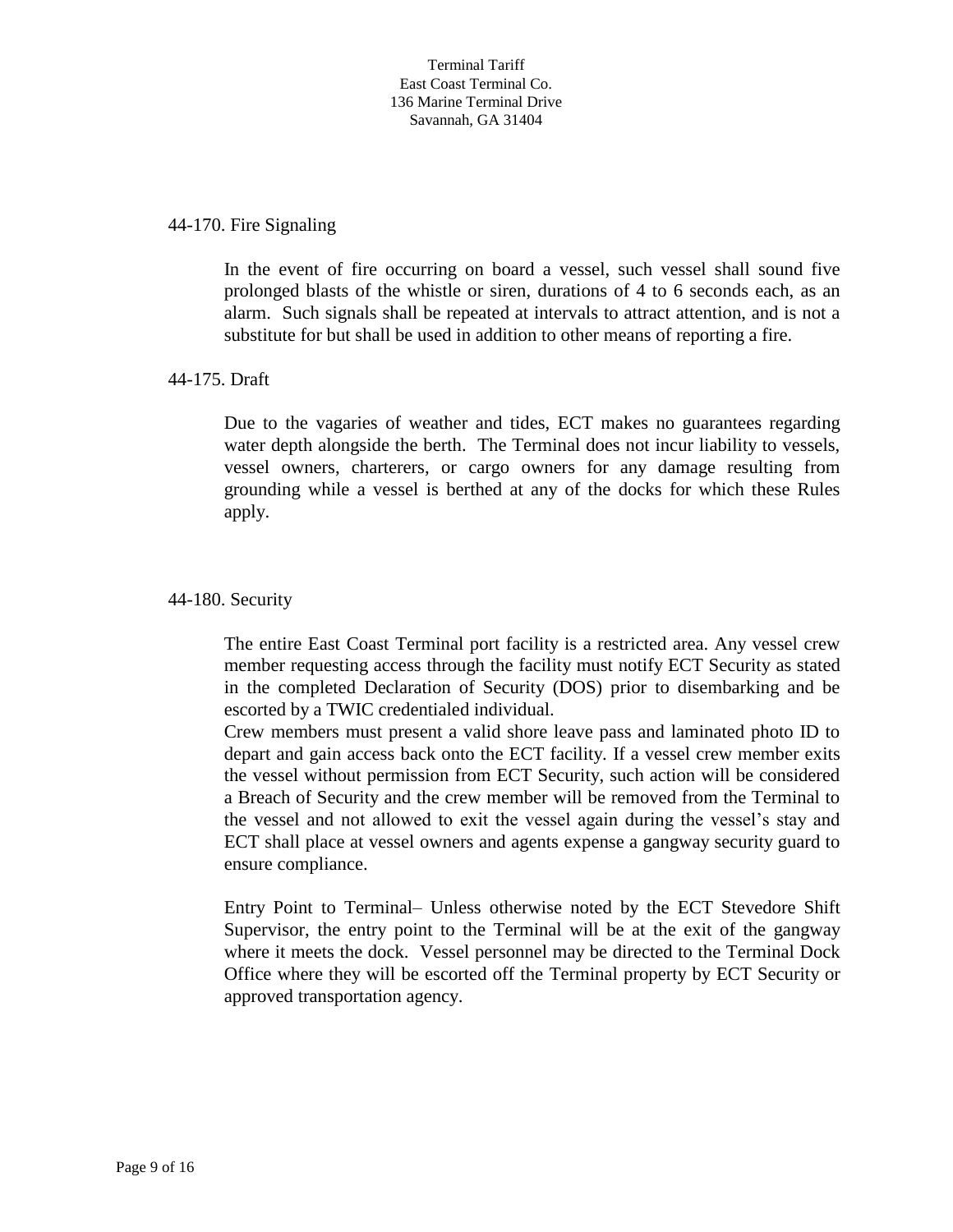#### 44-183. Insurance Requirements

**Prior to facility access, a current Certificate of Insurance furnished by your insurance company meeting the minimum coverage limits and showing "East Coast Terminal Co., Savannah Bulk Terminal, LLC, East Coast Terminals Associates, LTD and Peeples Industries, Inc and its subsidiaries and affiliates as "Certificate Holder" must be on file. Access to East Coast Terminal Co. will be denied if insurance requirements are not current and compliant.**

#### **CERTIFICATE OF INSURANCE**

 Prior to access, the Vendor/Supplier/Contractor/Agent shall provide an acceptable Certificate of Insurance which demonstrates proof of insurance coverage. The following insurance minimum limits of coverage are required:

#### **Coverage/Minimum Limits**

 Comprehensive general liability, with broad form property damage and personal injury insurance with coverage to include premise operations, products liability, completed operations hazard, contractual liability (specifically insuring the liability assumed hereunder) and independent Subcontractors. Combined bodily injury and property damage coverage shall have minimum limits of liability of \$1,000,000 per occurrence and \$2,000,000 in the aggregate.

 Comprehensive automobile liability insurance with coverage to include any vehicle. Combined bodily injury and property damage coverage shall have a minimum liability limitation of \$1,000,000 per occurrence.

 Worker's Compensation & Employers Liability Insurance with minimum Employers Liability limits of \$500,000 each accident/ \$500,000 policy limit/ \$500,000 each employee.

If work is to be accomplished on ships, docks, piers, or cargo warehouses, then coverage under the Longshore & Harbor Workers' Compensation Act must be shown on the Certificate of Insurance.

#### **Additional Required Information**

The valid certificate of insurance from the insurer or insurers evidencing coverage's as listed above must:

 Have the provision that the insurer or insurers shall notify East Coast Terminal Co. at least thirty (30) days prior to the time of any cancellation or reduction of coverage.

 Show "East Coast Terminal Co. and its affiliates" as additional named insured on the Certificate of Insurance for comprehensive general liability and automobile liability.

 Show a Waiver of Subrogation against "East Coast Terminal Co. and its affiliates" under Worker's Compensation.

44-185. Shipping Agents

Upon an agency's appointment for a vessel, said agency will promptly notify ECT'S Traffic Department via phone or via fax or email (see contact list) of such appointment and the estimated time of arrival ("ETA") of the vessel. A Cargo load / discharge plan and rotation will be required a minimum of 96 hours before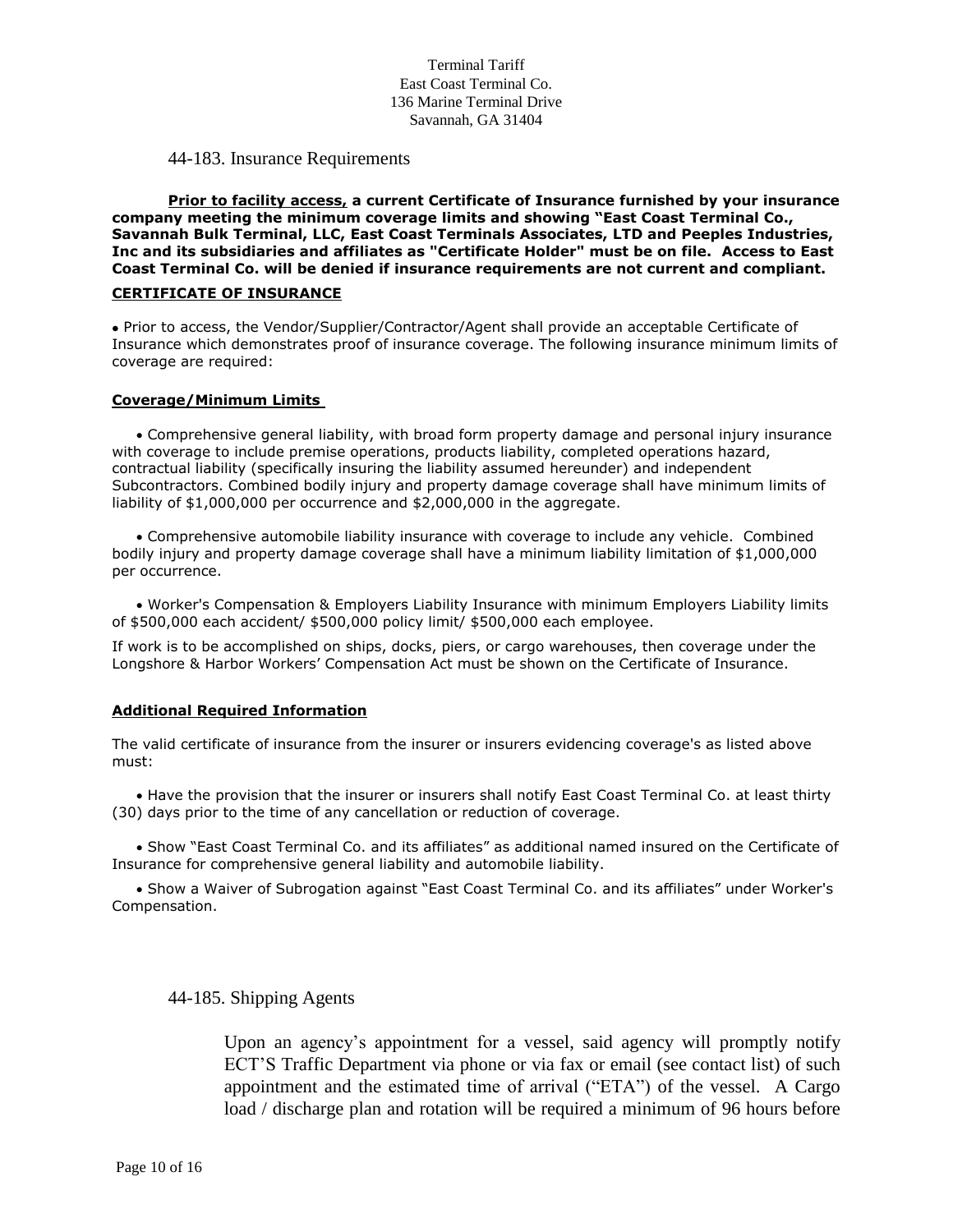the arrival of the vessel. The agent is responsible for notifying the vessel of the rules and regulations for the Terminal contained herein in this Tariff.

Credit approval for shipping agents desiring to handle vessels at the Terminal must be approved by ECT prior to the docking of the vessel. Approval may be obtained by:

- a. Posting a bond equal to the estimated vessel charges anticipated to be outstanding at a given time.
- b. Payment in advance of anticipated charges for each vessel.
- c. Establishing an approved credit line and payment terms prior to the docking of a vessel. Credit is extended to the agency, not the vessel. The agent is responsible for all payments within credit terms even if not reimbursed by the vessel.

Any agency approved for credit that fails to maintain a current status will be required to prepay future vessels and pay all delinquent charges.

d. Payment terms are net due upon receipt of invoice by wire transfer.

The vessel agency is responsible for the payment of all vessel bills.

## 44-190. Vessel Size

Unless prior approval is requested and granted by ECT in writing, vessels shall not exceed the following dimensions:

| Length overall ("LOA"):             | 750 feet   |
|-------------------------------------|------------|
| Beam:                               | $106$ feet |
| Water Line to top of hatch coaming: | 45 feet    |
| (at mean low tide)                  |            |

## 44-195. Ability to Load / Discharge Cargo

All vessels shall be expected to begin transferring cargo promptly upon docking and shall vacate the berth as soon as cargo transfer is complete. Any vessel not actively engaged in the transfer of cargo must promptly yield the berth, at the option of the terminal.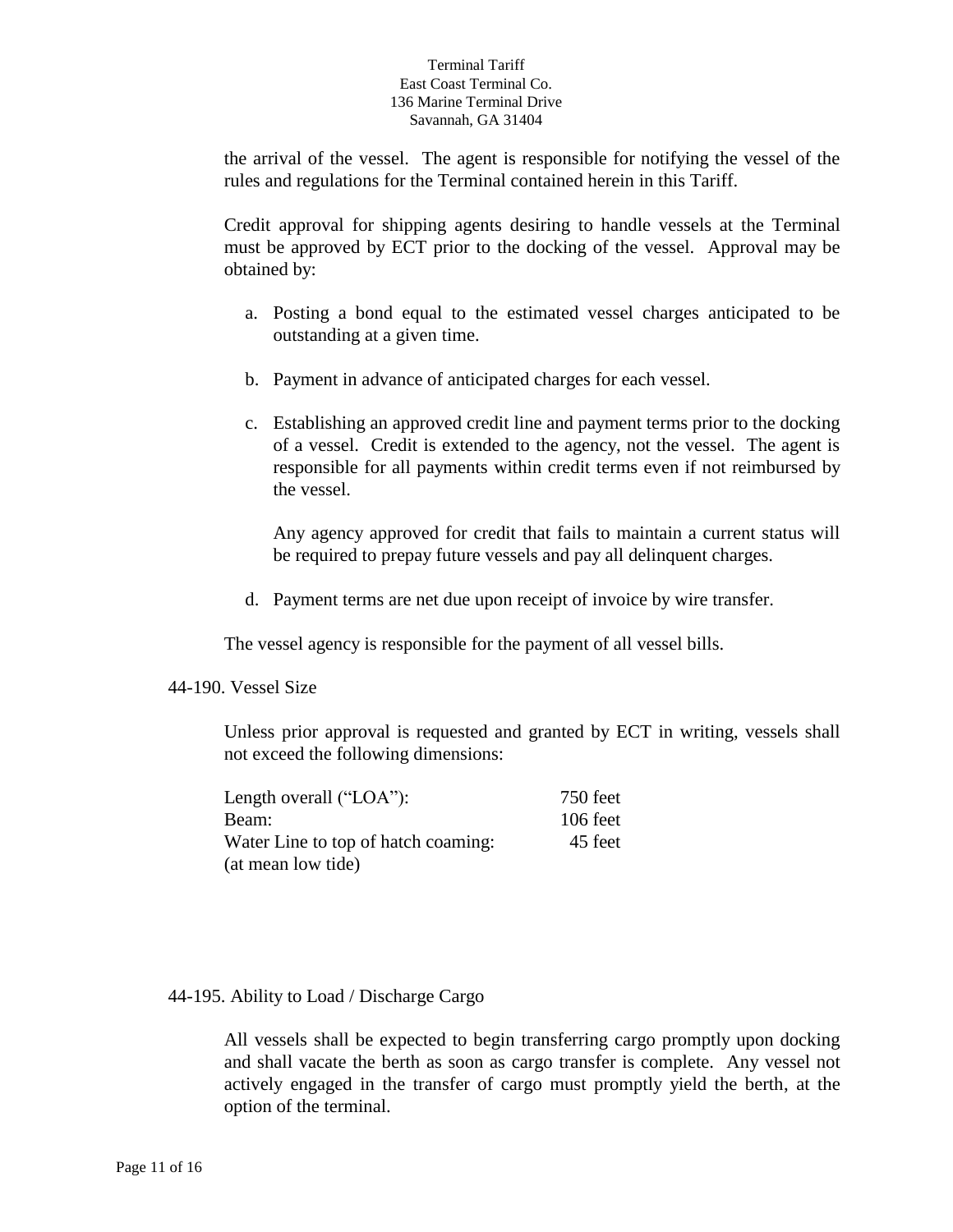44-200. Vessel Trimming

ECT will have no obligation to trim cargo other than spout trimming, unless otherwise arranged in writing in advance with an authorized ECT employee.

44-205. Demurrage and Despatch

Demurrage and Despatch if applicable shall be determined on a per day basis or any part thereof. The rates shall be based on the charter party, despatch to be 50% of demurrage.

44-210. Removal of Vessels

a. Whenever it is deemed necessary and advisable, by either a governmental entity, United States Coast Guard, or ECT, the vessel may be ordered to shift her berth to another berth or port. ECT shall provide written notice to shift berths to the Master or person in charge, who shall then take immediate steps to comply with the order. In case the vessel fails to comply with the order, ECT shall have the right to cause the vessel to be removed as ordered at the risk and expense of the vessel in question.

 ECT has the right to take whatever action is necessary to remove a vessel from the dock. ECT shall not be liable for any costs or other consequences resulting in the vessel's removal. The vessel shall reimburse ECT for any cost incurred in the vessel's removal.

## 44-215. Vessel Duty Officer

A Duty Officer appointed by the Master must be on watch at all times to continually supervise cargo operations and to monitor safety and environmental conditions. Sufficient crew must always be available to deal with emergencies, shifting of vessel, tend mooring lines, tend gangway, open or close hatches and in general to ensure the safe and efficient management of the vessel at all times.

## 44-220. Force Majeure

Performance by the Terminal is excused to the extent such is prevented or delayed by acts of god, storms, floods, wind, fires, explosions, damage, breakdown or repair of plant, or equipment, ship damage, wars and international conflicts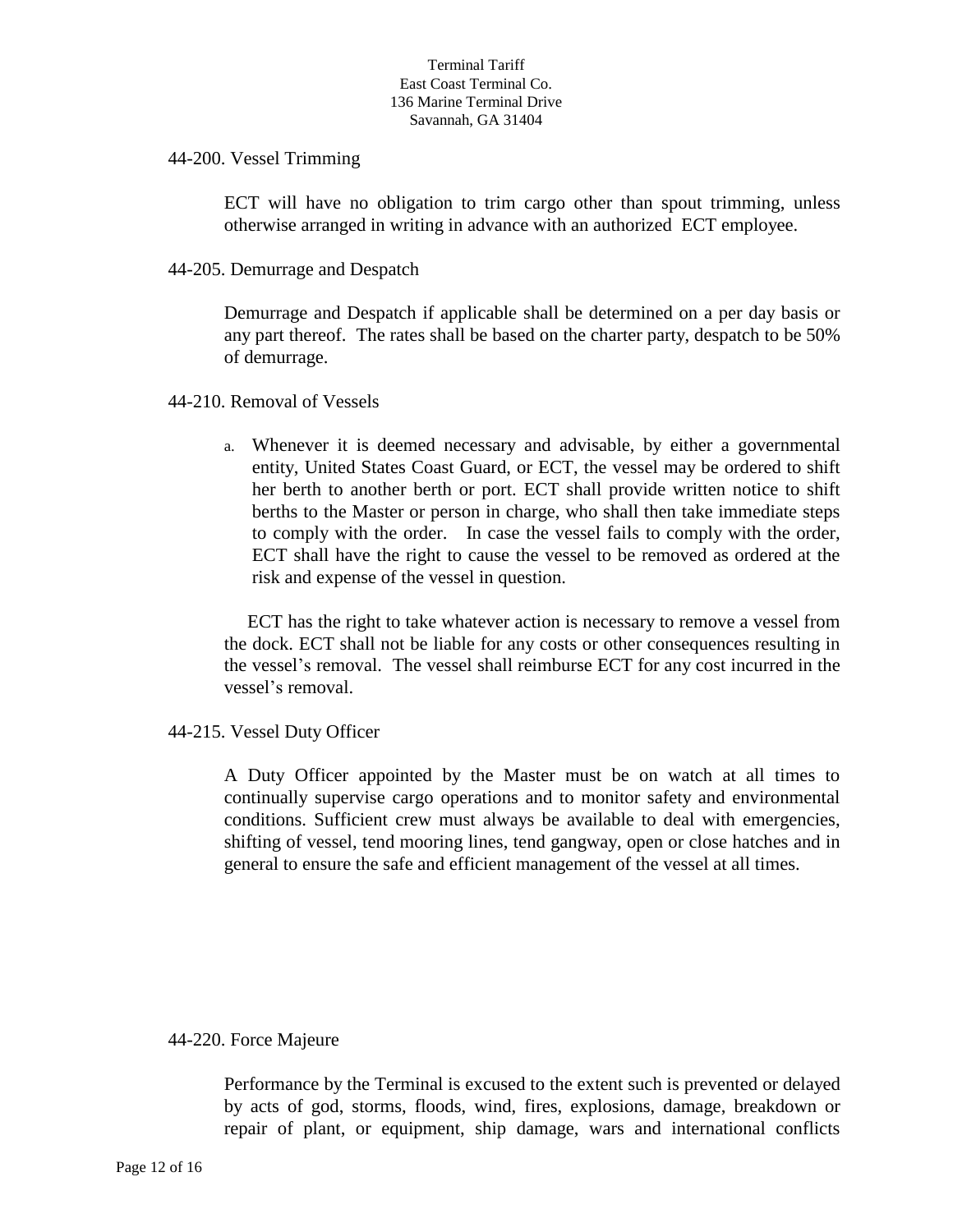(declared or undeclared), riot, insurrection, piracy, public enemies, civil commotion, strikes, lockouts and labor disturbances, laws, government or governmental agents, master, crew, tug boats, or pilots or any other cause, whether similar or dissimilar (except financial) beyond ECT's control.

## **B. Charges Applicable to Vessels**

#### 44-300. Dockage

Dockage charges shall apply as follows:

Each day or fractional part thereof will be assessed per Gross Registered Ton (GRT) as follows:

| <b>GRT</b>       | Rate Per GRT |
|------------------|--------------|
| < 15,000         | .32          |
| >15,000 < 25,000 | .28          |
| >25,000          | .235         |

Early Dockage

Vessels making regularly scheduled calls to the facilities of East Coast Terminal Co. may be granted early dockage, subject to the following conditions:

- 1. Availability of the berth and approval of the Terminal Manager
- 2. Docking is done in the evening prior to working the following morning and with labor scheduled not later than 0800 hours the following morning.
- 3. Dockage charge will commence at 0600 hours.

#### Idle Dockage

 Vessel making regularly scheduled calls to East Coast Terminal Co. may be granted, upon request, idle dockage at one-half the published tariff rate for dockage, subject to the availability and the discretion of the Terminal Manager.

Dockage charge on barges will be based on the total hull capacity of the barge, in cubic feet, estimated at 100 cubic feet total the net tons, i.e. for example, a barge having hull capacity (exclusive of the rake, i.e., the bow and/or stern space in which cargo cannot be stowed) of a length of 200 feet, width of 30 feet and depth of 20 feet, would be computed at a total of 120,000 cubic feet (200'x30x20')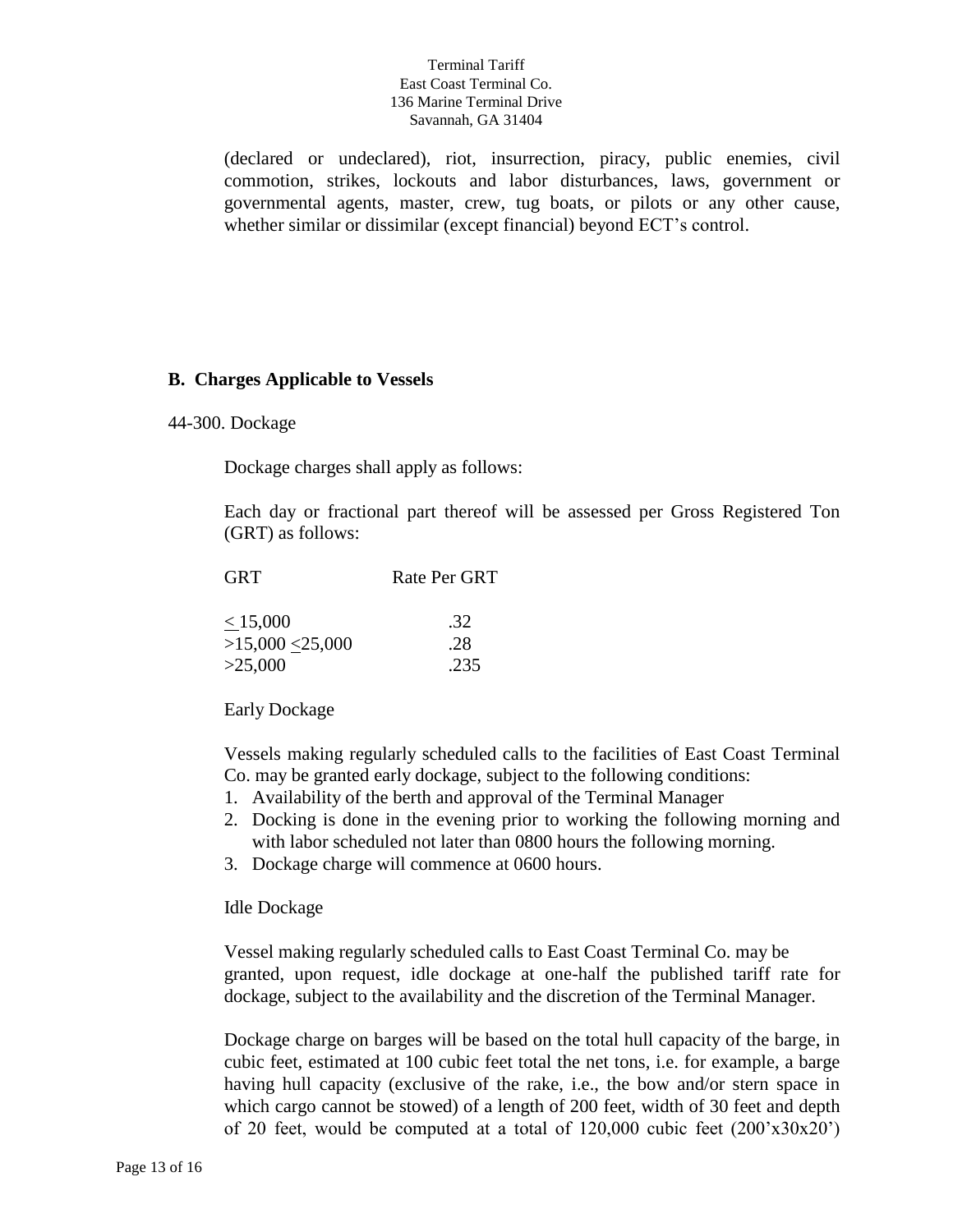equaling 1200 tons, which is the Hull Tonnage used in assessing the Dockage Charges.

## 44-305. Potable Water

A charge for water shall be made at the rate of \$4.95 per short ton. Minimum charge shall be \$150.00

## 44-310. Wharfage

Wharfage for dry bulk materials shall be \$1.58 per short ton and wharfage for liquid cargo shall be \$1.75 per short ton.

## 44-315. Vessel Seizure / Arrest

A Charge of \$1,000.00 per hour or a portion thereof will be charged for vessels seized or arrested by legal process while moored at ECT'S Marine Terminal. The charge will be assessed while the vessel is in custodia legis. Additionally, legal expenses to have the vessel removed or to collect charges will be assessed. The rate of \$1,000.00 per hour or a portion thereof which will be charged for vessel delay or for failure to commence loading / discharge or for failure to vacate the berth or for arrest by legal process while moored at the Terminal against the vessel or its owners, operators or agents is agreed as the rate for minimum damages and the parties agree that this amount represents a minimum estimate of damages to ECT'S facilities because of the vessel's failure to vacate or delay or other grounds for the charges. This charge does not constitute a waiver by ECT of any greater damages it may sustain as a result of the vessel's failure or refusal to vacate the berth or for other acts for which such charges may be may made. Such failure or refusal to vacate the berth shall constitute a trespass entitling ECT to compel removal of the vessel from the berth.

When any vessel refuses to vacate its berth when ordered to vacate, the vessel, its owner or operator and agents individually and collectively shall be bound to indemnify, defend and hold harmless ECT against any and all claims by incoming vessels assigned to the same berth which are delayed by the failure of the vessel to vacate and this obligation to indemnify, defend and hold harmless shall apply notwithstanding any alleged fault whether sole or concurrent on the part of ECT.